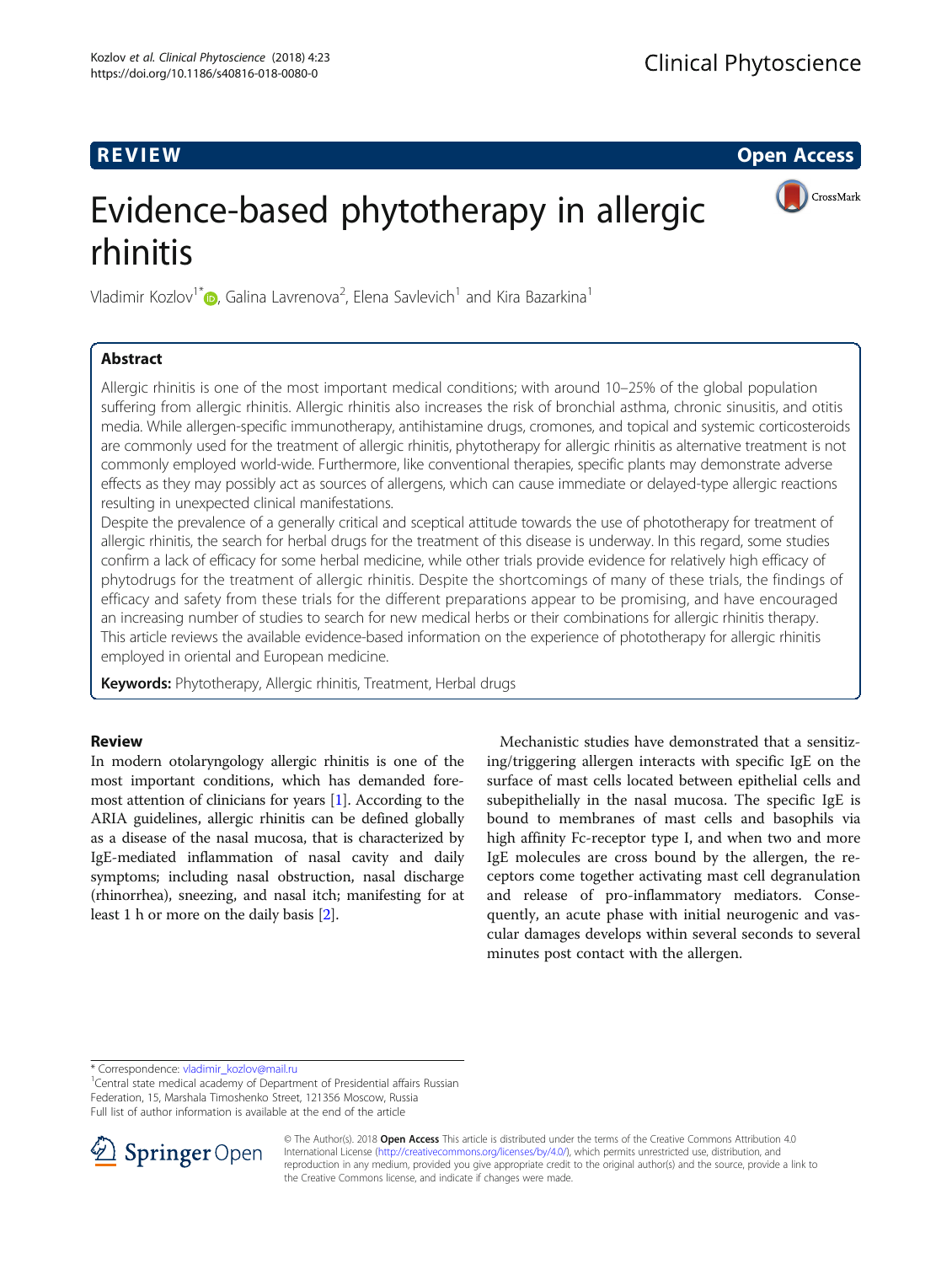Cell infiltration unfolds throughout 2–8 h reaching the peak within 1–3 days, and lead to the symptoms of allergic rhinitis. It is now well documented that several key mediators, including histamine and tryptase (early phase), cytokines IL-4, IL-6, IL-13, chemokines, and PGD2 and LTC4 (late phase), play vital roles in the cascade of allergic reactions, which lead to the clinical symptoms of disease. Antigen-presenting cells process allergens and present them to Th2 lymphocytes, which produce IL-4, IL-5, IL-13. This causes the differentiation of B-lymphocytes into the plasma cells producing antibodies. As a result of intercellular interaction, chemotactic mediators (IL-5, IL-8, IL-13, LTB4, RANTES) play an important role in attracting an inflammatory cell in the mucous membrane of the nasal cavity [[3](#page-6-0)–[6](#page-6-0)].

Presently, allergen-specific immunotherapy [\[7](#page-6-0)–[9\]](#page-6-0), antihistamine drugs [[10](#page-6-0), [11\]](#page-6-0), cromones [[12](#page-6-0)], topical and systemic corticosteroids [[13](#page-6-0)–[18\]](#page-6-0) are used for the treatment of allergic rhinitis. In contrast, the use of alternate forms of therapy for treatment of allergic rhinitis is very limited and evidence for clinical efficacy in well controlled trials is contradictory; however, evidence suggests that some herbal medicines may be efficacious for the treatment of allergic disease. Thus, this study aims to review the available information on phytotherapy of allergic rhinitis.

# **Methods**

Randomised controlled trials were identified by searching PUBMED, MEDLINE, Embase, hand searching article reference lists and through contact with local experts in the field. The terms used for research were: phytotherapy, allergic rhinitis, treatment, herbal drugs, efficacy of herbal compounds.

# Efficacy of herbal compounds

It has been estimated that about 10–25% of the global population suffers from allergic rhinitis. In the USA the number of patients with allergy exceeds 40 million, with 25–30 million patients having allergic rhinitis [[19\]](#page-7-0). Similarly, in England the prevalence of allergic rhinitis has been estimated to be 16%, in Denmark 19%, in Germany between 13 and 17%, and in the Russian Federation between 12 and 24%, depending on the different regions [[3,](#page-6-0) [20](#page-7-0)–[22](#page-7-0)]. Furthermore, allergic rhinitis increases the risk of bronchial asthma, chronic sinusitis, otitis media, as well as cognitive, emotional, and performance-related problems in childrenand adults [[18,](#page-6-0) [23](#page-7-0)–[25\]](#page-7-0).

Therefore, in terms of prevalence and medical and social relevance, the impact on health and quality of life effects of allergic rhinitis is one of the most urgent issues facing both the patient and society alike [[2,](#page-6-0) [26](#page-7-0)].

Evidence-based pharmacotherapies commonly employed in the management of allergic rhinitis are well documented and used world-wide [\[2\]](#page-6-0). Although, several herbs/medicinal plants have been used as complementary and alternative therapies for asthma, allergy, and immunological conditions, the use of many of these is often not based on unequivocal clinical evidence and many have been shown to be associated with significant adverse effects [[27\]](#page-7-0). For example, while the Echinacea (Echinacea augustifolia, Echinacea pallida, and Echinacea purpurea), is one of the most common herbs used for the treatment of upper respiratory inflammation and allergy, this is also associated with the risk of hepatotoxicity, and aggravation of allergy, asthma and anaphylactic reactions. Similarly, other herbal preparations, including garlic, angelica, German chamomile flower, ephedra, gingko, grape seed extract, licorice root, St. John's worth, kava kava rhizome, peppermint, stinging nettle, and ginseng, are associated with significant adverse effects [\[27](#page-7-0)]. Moreover, garlic, ginger, ginkgo, ginseng, and St. John's wort have been reported to interact with conventional drugs and might possibly lead to moderate or serious adverse reactions, or even life-threatening events [\[28](#page-7-0)].

Nevertheless, there are several reports of well-controlled studies detailing phytotherapy of allergic rhinitis. As Chinese, Japanese (Kampo) and Indian (Ayurvedic) medicine advocates the wide use of herbs and mixtures of herbs for the treatment of various diseases, including asthma and allergic rhinitis, the efficacies of some of these have been investigated in well-controlled trials in subjects with allergic rhinitis. The findings of many of these trials need to be confirmed in larger, more rigorously designed clinical trials.

Using a similar study design, Zhao and colleagues [[29](#page-7-0)] recently investigated the effects of Shi-Bi-Lin; a Chinese herbal formula based on the ancient traditional Chinese herbal formula Cang Er Zi San; in a cohort involving 125 patients with perennial allergic rhinitis. The authors demonstrated this preparation also to be safe and significantly effective in relieving some symptoms of perennial allergic rhinitis, improving the nose condition, and enhancing some domains of quality of life compared to placebo.

Although, the mechanisms underlying the efficacies of the Chinese herbal preparations are not entirely clear, one study investigating the putative mechanisms underlying the effects of Biminne in a murine model of airway allergy has suggested that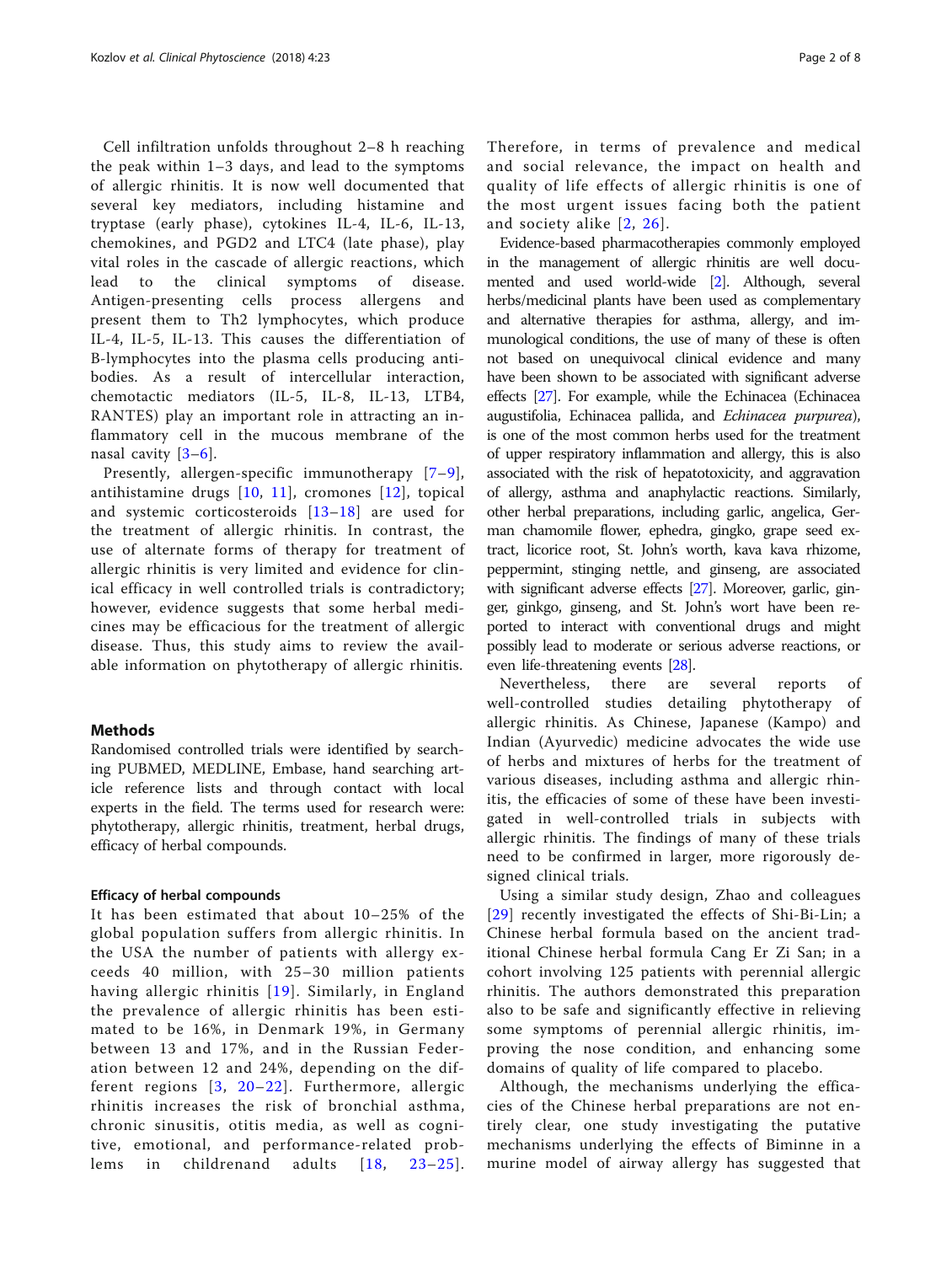Biminne treatment significantly down-regulated the Th2 cells and cytokines IL-4 and IL-5, and up-regulated the Th1 cells and IFN-γ, compared to control untreated mice; suggesting that Biminne may reduce allergic airway disease by decreasing or reversing the Th2/Th1 ratio towards the control level [[30](#page-7-0)]. Another study investigating the mechanisms underlying the effects of Shi-Bi-Lin has demonstrated this preparation to be capable of reducing activity of a human mast cell line (HMC-1) and inhibiting the synthesis of IL-4 and TNF- $\alpha$  and to an insignificant extent IL-6 in vitro [\[31\]](#page-7-0). Similarly, a very recent study investigating the putative mechanism underlying the efficacy of the Japanese traditional medicine Senn-kinn-naidaku-sann (SKNS) in a murine model of allergic rhinitis indicated that this herbal preparation inhibited Th2 responses by enhancement of IL-12 release from macrophages via up-regulation of Toll-like receptor 4 (TLR4) expression [[32\]](#page-7-0). The authors suggested that traditional Japanese medicine improves immunological activity by activating macrophages, reinforcing cell activity of NK-cells and exerting stimulating effect on hemopoietic stem cells.

The effect of non-Chinese herbal medicines for treatment of allergic rhinitis has also been investigated, with limited success. In one randomized double-blind placebo-controlled clinical trial, Bernstein et al. [[33\]](#page-7-0) investigated the efficacy and safety of grape seed extract in subjects with seasonal allergic rhinitis given 100 mg twice daily for 8 weeks prior to the ragweed season. The subjects evaluated the symptoms of allergic rhinitis daily, quality of life at baseline and after 4 and 8 weeks' treatment, and necessity for the rescue antihistamine drug chlorpheniramine over the course of treatment. No significant differences were noted between active therapy and placebo within 8 weeks of therapy for any of these outcome measures, suggesting that grape seed therapy was unlikely to be efficacious for treatment of allergic rhinitis.

One of the first studies of the anti-inflammatory activity of an extracts of butterbur (Petasites hybridus) in allergic rhinitis were carried out by Thomet O. A. et al. [[34](#page-7-0)]. In vitro studies Thomet O. A. et al. were suggested that an extract of Petasites hybridus (Ze339) blocks LT synthesis in monocytes and granulocytes. Authors are considered that Petasins to be the pharmacologically active fraction within Ze339. Patients suffering from allergic rhinitis received three times a day two tablets of Ze339 standardized to 8 mg petasins within a time period of 1 week. After 5 days of treatment, Ze339 significantly improved primary end points, which were

day- and nighttime nasal symptoms. Nasal resistance, which was measured by rhinomanometry, gradually decreased as a consequence of Ze339 treatment reaching normal levels after 5 days (rhinomanometry: from 403.5+/− 62.0 to 844.8+/− 38.8 ml). Levels of inflammatory mediators in nasal fluids and serum were measured 90 min after drug administration every day in the morning. After 5 days of treatment, a significant reduction of histamine (from 153.7+/− 32.1 to 53.0+/− 8.4 pg/ml) and LT levels (LTB4: from 313.1+/− 46.5 to 180.6+/− 32.2 pg/ml; cysteinyl-LT: from 137.0+/− 42.2 to 70.1 +/− 16.5 pg/ml) could be observed. Moreover, quality-of-life scores significantly improved. The drug had no effect on the distribution of lymphocyte subpopulations in the blood as well as on the capacity of blood leukocytes to generate cytokines and lipid mediators. These results suggest that Ze339 is effective in treating allergic rhinitis patients by decreasing levels of nasal inflammatory mediators [[35](#page-7-0)].

Then the efficacy of butterbur (Petasites hybridus) in the treatment of seasonal allergic rhinitis has been investigated in several randomized, double-blind, placebo- or non-sedating antihistamine-controlled trials [[36\]](#page-7-0). While three of these placebo-controlled trials showed P. hybridus to be effective for relief of symptoms or improved peak nasal inspiratory flow, another two comparing P. hybridus with cetirizine and one comparing it with placebo found no significant differences between the treatments for any outcomes. However, an open postmarketing surveillance study involving 580 patients treated with an average of 2 tablets of butterbur extract Ze 339 daily for 2 weeks and evaluated for symptoms; including rhinorrhea, sneezing, nasal congestion, itchy eyes and nose, red eyes, and skin irritation using a visual analogue scale; has demonstrated that symptoms of seasonal allergic rhinitis improved in 90% of patients [[37](#page-7-0)]. Furthermore, all symptoms were improved significantly and were clinically relevant, at the end of therapy, compared to baseline; with 80% of patients positively rating efficacy, 92% positively rating tolerability, and 80% positively rating improvement in quality of life. Additionally, treatment by a combination of Ze 339 and anti-allergic medication did not result in a better effect than that attained with Ze 339 monotherapy. More recently, Skoner and colleagues [\[38\]](#page-7-0) have compared the efficacy of 100 mg butterbur with 10 mg cetirizine treatment daily for 4 weeks in patients with perennial allergic rhinitis and demonstrated that both drugs were equally effective, as indicated by improvements in symptoms and quality of life scores.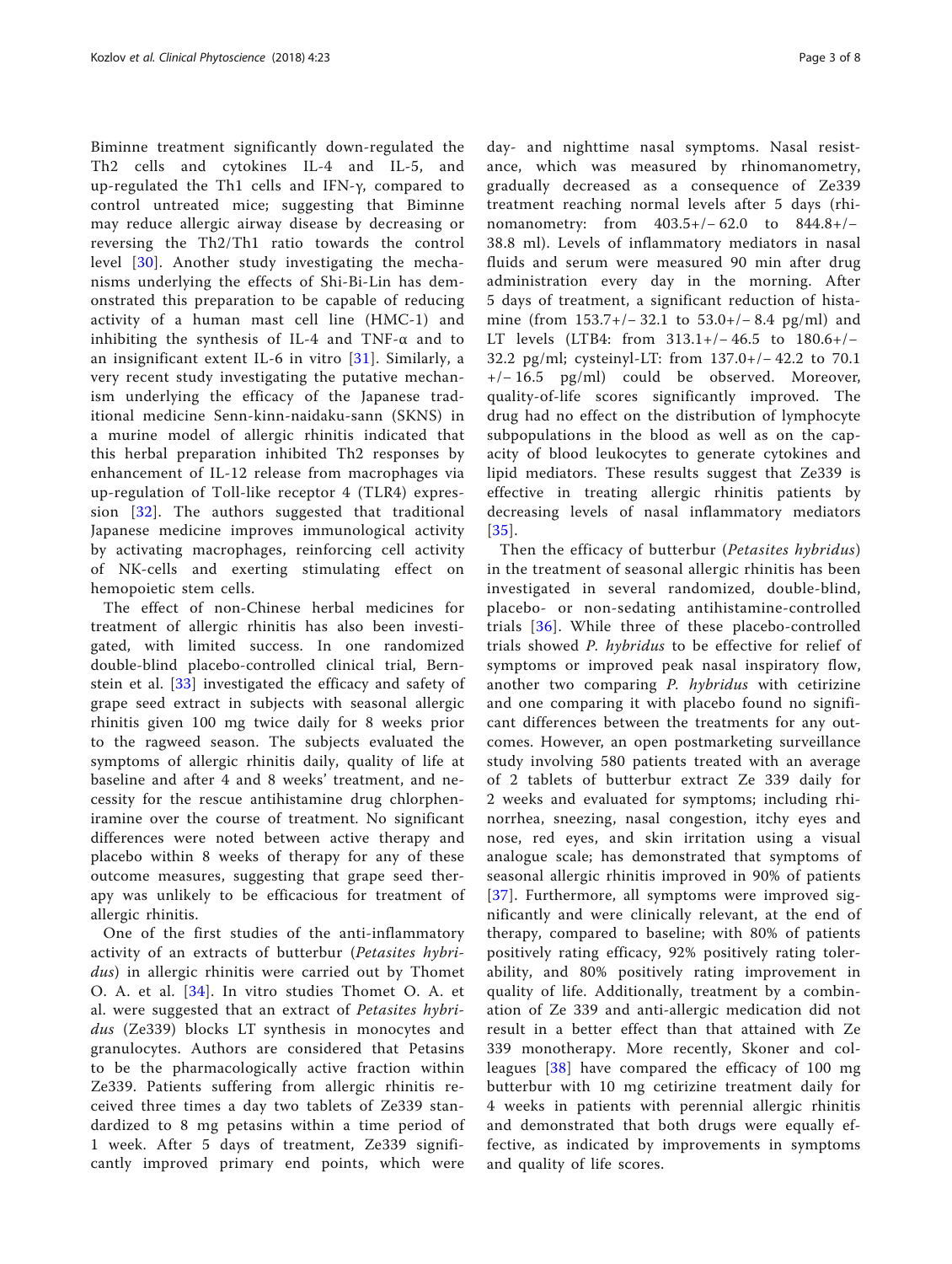Similarly, well-controlled studies of lesser investigated herbal preparations have demonstrated statistically significant effects for Aller-7/NR-A2 (a polyherbal formulation prepared from extracts from seven medicinal plants) [\[39\]](#page-7-0) Tinospora cordifolia [[40](#page-7-0)] and *Perilla frutescens* [[41\]](#page-7-0) in the improvements of several outcome measures, including nasal symptoms (rhinorrhoea, sneezing, obstruction and itching), peak nasal flow rate and mucociliary clearance time, as well as quality of life in allergic rhinitis patients. Homeopathy includes the drugs that potentiate and alleviate nasal inflammatory symptoms, as well as modify the rheological properties of nasal discharge. One such homeopathic drug is Coryzalia (Laboratoires Boiron, France), which is used for the treatment of rhinitis of various origins, i.e. viral, infectious and allergic. This drug contains extracts of Alium cepa (onion), Atropa belladonna (belladonna) Sabadilla ocinarum (sabadilla, Ranunculaceae), Kalium bichromicum (potassium bichromate), Gelsemium sempervirens (yellow jasmine), Pulsatilla vulgaris (pasqueflower); of which practical homeopathy recommends Alium cepa for the treatment of seasonal or perennial allergy, Pulsatilla for effective treatment of nasal obstruction and excessive mucous discharge, Gelsemium sempervirens for relief of headache, weakness and fatigue, and nasal discharge, and Kalium bichromicum for improvement of nasal breathing in nasal mucosa damage with viscous mucus. Atropa belladonna is recommended by clinical guidelines for use at the initial stages of inflammatory respiratory diseases with intoxication syndrome, without catarrhal signs.

One study has investigated the efficacy of Coryzalia in a cohort of 110 children, aged 5–16 years old, suffering from persisting perennial allergic rhinitis [[21](#page-7-0)]. The subjects were divided into three groups; with five subjects in group 1 with mild allergic rhinitis receiving Coryzalia monotherapy; 65 patients in group 2 with mild to moderate allergic rhinitis receiving Coryzalia as part of the complex treatment including irrigation therapy, systemic antihistamine drugs of second generation, nasal sprays; and 40 patients in group 3 with mild to moderate disease receiving conventional complex therapy of allergic rhinitis only. Efficacy assessment was performed by subjective scoring on a 5-point visual analogue scale for each symptom (nasal obstruction, nasal discharge and its nature, sneezing and nasal itch) at baseline, in 5–7 days, on day 14 and 21 of therapy. At enrollment, all children showed impaired nasal breathing  $(4.01 \pm 0.05; 4.18 \pm 0.05$  and  $4.17 \pm 0.07)$ , rhinorrhea  $(4.03 \pm 0.07; 4.08 \pm 0.05$  and  $4.02 \pm 0.23$ scores), sneezing  $(2.67 \pm 0.23; 2.74 \pm 0.30)$  and  $2.69 \pm 0.30$ 

0.4 scores) and nasal itch  $(2.7 \pm 0.25; 2.31 \pm 0.27$  and  $2.54 \pm 0.27$  scores) in the three groups, respectively  $(p > 0.05)$ . Comparative analysis of changes in severity of clinical symptoms showed progressively significant improvements in all groups; with 1.5-fold reduction of severity noted in all symptoms on days 5–7, 2–2.5-fold reduction in severity of symptoms noted on day 14, and maximum reduction in severity of symptoms noted on day 21 of therapy. Furthermore, tolerability to Coryzalia was assessed as "good" and "very good" by most subjects. The authors noted that Coryzalia monotherapy of mild allergic rhinitis allowed complete elimination of the disease avoiding vasoconstrictor drops, whereas addition of Coryzalia into complex therapy of children with perennial allergic rhinitis ensured a fast and significant alleviation of the symptoms of the disease. The authors suggested that Coryzalia reduces duration of the course of vasoconstrictor drugs and systemic antihistamine drugs of the second generation and therefore the pharmacological load for treatment of allergic rhinitis [\[21\]](#page-7-0).

In one recent study, Ikromov and colleagues [[42](#page-7-0)] used a combination of ultrasound disintegration of inferior concha with subsequent postoperative prescription of herbal calendula and milfoil decoction, for the treatment of patients with allergic rhinitis. Following the herbal treatment, the nasal rhinocytograms of patients revealed significant reduction of eosinophil, neutrophil and epithelia cell counts, and there was clinicallyimproved nasal breathing in all cases. Similarly, a single-blind study in subjects with seasonal allergic rhinitis investigating the effects of combining acupuncture and Chinese herbs has demonstrated significant alleviation of symptoms and improved quality of life compared to the effect of imitated acupuncture and non-specific herbs [[43](#page-7-0)].

The effect of Nigella sativa (Black onion seed) has also been investigated for the treatment of allergic rhinitis [\[44\]](#page-7-0). A cohort of 66 patients with allergic rhinitis were evaluated for the effects of endonasally applied N. sativa oil for 2 weeks, for the presence of symptoms of allergic rhinitis as well as IgE and eosinophil count in nasal wash. Following treatment, the presence of the nasal mucosal congestion, nasal itching, runny nose, sneezing attacks, turbinate hypertrophy, and mucosal palor was reduced during the first 2 weeks. Furthermore, a number of subjects had reduced IgE and eosinophil count in nasal discharge, suggesting that topical application of N. sativa oil attenuated the clinical symptoms of allergic rhinitis by stabilizing mast cell membranes [[44\]](#page-7-0).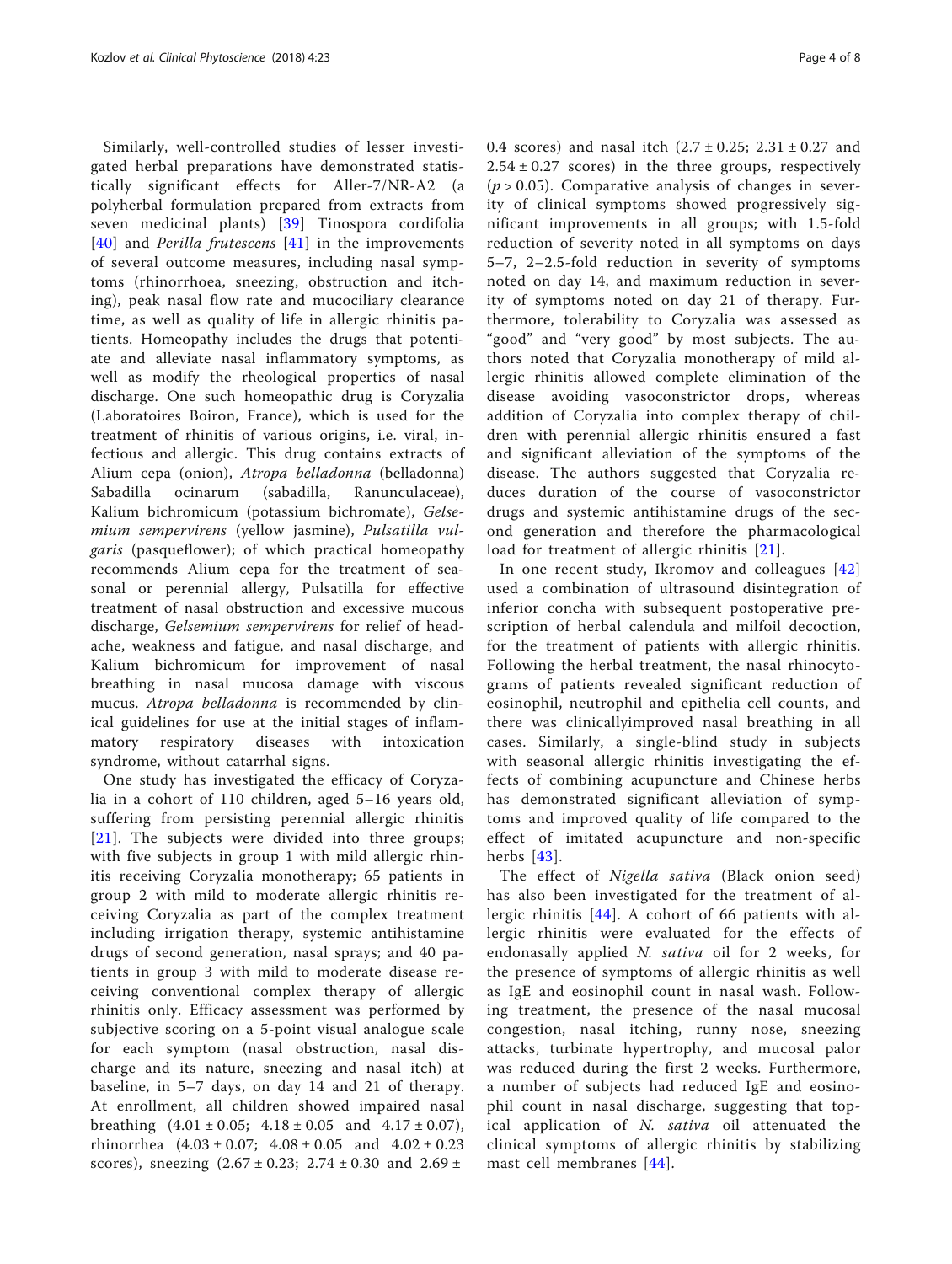| Author                            | Compound                                          | Publication year<br>and reference                         | Results (type of study, number of patients,<br>significant results)                                                                                                                                                                                                                                                                                                                                                                                                             |
|-----------------------------------|---------------------------------------------------|-----------------------------------------------------------|---------------------------------------------------------------------------------------------------------------------------------------------------------------------------------------------------------------------------------------------------------------------------------------------------------------------------------------------------------------------------------------------------------------------------------------------------------------------------------|
| Nikakhlagh<br>S. et al. [44]      | Nigella sativa                                    | 2011.<br>http://www.ncbi.nlm.nih.gov/pubmed/20947211      | Randomized Controlled Clinical Trial<br>66 patients<br>N. sativa could reduce the presence of the<br>nasal mucosal congestion, nasal itching, runny<br>nose, sneezing attacks, turbinate hypertrophy,<br>and mucosal pallor during the first 2 weeks<br>(day 15).                                                                                                                                                                                                               |
| Ikromov M.<br>K. et al.<br>$[42]$ | Herbal calendula<br>and milfoil decoction.        | 2012.<br>http://entru.org/files/j_rus_LOR_2_2008.pdf      | Randomized Controlled Clinical Trial<br>80 patients<br>The nasal rhinocytograms of patients revealed<br>significant reduction of eosinophil, neutrophil<br>and epithelia cell counts, and there was<br>clinicallyimproved nasal breathing in all cases.                                                                                                                                                                                                                         |
| Zhang Q.<br>et al. [43]           | The traditional Chinese<br>theory of acupuncture. | 2014.<br>http://www.ncbi.nlm.nih.gov/pubmed/25059460      | Randomized Controlled Clinical Trial<br>140 patients<br>The results of this trial will demonstrate the<br>efficacy of using acupuncture to treat allergic<br>rhinitis.                                                                                                                                                                                                                                                                                                          |
| Takano H.<br>et al. [41]          | Perilla frutescens                                | 2004.<br>http://www.ncbi.nlm.nih.gov/pubmed/14988517      | Randomized Controlled Clinical Trial<br>29 patients<br>Active treatment significantly decreased the<br>numbers of neutrophils and eosinophils in<br>nasal lavage fluid ( $P < 0.05$ vs. placebo). As<br>compared with placebo supplementation,<br>supplementation with extract of Perilla<br>frutescens enriched for rosmarinic acid<br>resulted in a significant increase in responder<br>rates for itchy nose, watery eyes, itchy eyes,<br>and total symptoms ( $P < 0.05$ ). |
| al. [40]                          | Badar V. A. et Tinospora cordifolia               | 2005.<br>http://www.ncbi.nlm.nih.gov/pubmed/15619563      | Randomized Controlled Clinical Trial<br>75 patients<br>After Tinospora Cordifolia, eosinophil and<br>neutrophil count decreased and goblet cells<br>were absent in nasal smear. Tinospora<br>Cordifolia significantly decreased all symptoms<br>of allergic rhinitis                                                                                                                                                                                                            |
| Saxena V.<br>S. et al. [39]       | Polyherbal formulation                            | 2004.<br>http://www.ncbi.nlm.nih.gov/pubmed/15689054      | Randomized Controlled Clinical Trial<br>545 patients<br>The three major symptoms (sneezing,<br>rhinorrhea and nasal congestion) of allergic<br>rhinitis were significantly reduced. Significant<br>improvement was also observed in absolute<br>eosinophil count, mucociliary clearance time,<br>peak expiratory flow rate and peak nasal flow<br>rate.                                                                                                                         |
| Skoner D.<br>P. et al. [38]       | Cetirizine                                        | 2014.<br>http://www.ncbi.nlm.nih.gov/pubmed/24992553      | Randomized Controlled Clinical Trial<br>321 patients<br>After 4 weeks, cetirizine-treated subjects<br>reported significant reductions in these RQLQ<br>domain scores and in emotion domain scores<br>compared with placebo-treated subjects<br>$(p < 0.05)$ .                                                                                                                                                                                                                   |
| Käufeler R.<br>et al. [37]        | Butterbur herbal                                  | 2006.<br>http://www.ncbi.nlm.nih.gov/pubmed/16751170      | Randomized Controlled Clinical Trial<br>580 patients<br>Symptoms of seasonal allergic rhinitis<br>improved in 90% of patients after 2 weeks.                                                                                                                                                                                                                                                                                                                                    |
| Guo R.<br>et al. [36]             | Herbal medicines                                  | 2007.<br>http://www.ncbi.nlm.nih.gov/pubmed/18219828      | Randomized Controlled Clinical Trial<br>(a systematic review)<br>Sixteen eligible RCTs, testing 10 different<br>herbal products against placebo or active<br>comparator, were included. While three of<br>these placebo-controlled trials showed P.<br>hybridus to be effective for relief of symptoms<br>or improved peak nasal inspiratory flow.                                                                                                                              |
| Thomet O.<br>A. et al. [35]       | Extract of Petasites hybridus                     | 2002.<br>https://www.ncbi.nlm.nih.gov/pubmed/<br>12188041 | Randomized Controlled Clinical Trial<br>Patients suffering from allergic rhinitis<br>received three times a day two tablets of                                                                                                                                                                                                                                                                                                                                                  |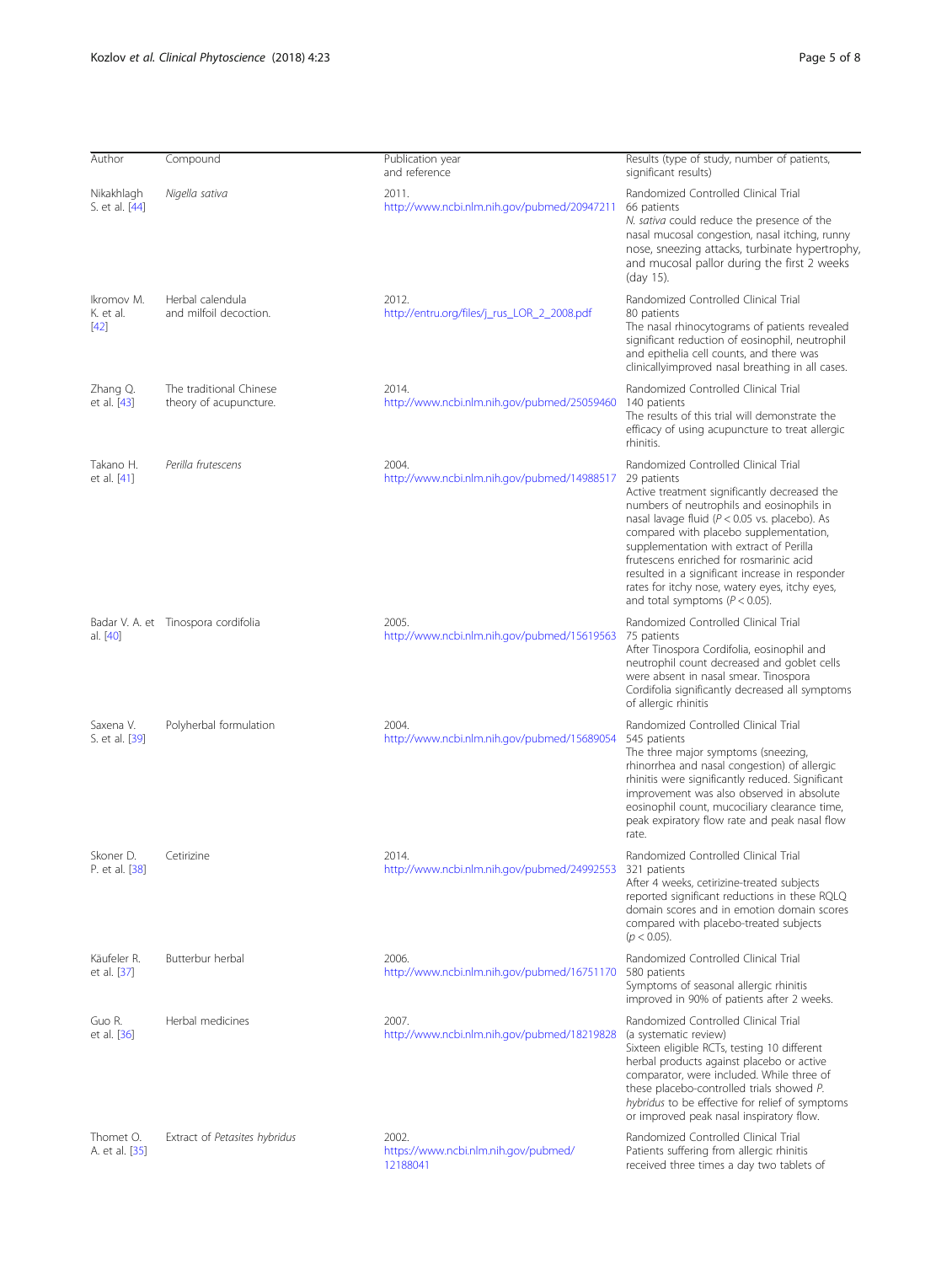(Continued)

| (Commided)                     |                                                                                                                                |                                                          |                                                                                                                                                                                                                                                                                                                                                                                                     |
|--------------------------------|--------------------------------------------------------------------------------------------------------------------------------|----------------------------------------------------------|-----------------------------------------------------------------------------------------------------------------------------------------------------------------------------------------------------------------------------------------------------------------------------------------------------------------------------------------------------------------------------------------------------|
|                                |                                                                                                                                |                                                          | Ze339 standardized to 8 mg petasins within a<br>time period of 1 week. After 5 days of<br>treatment, Ze339 significantly improved<br>primary end points, which were day- and<br>nighttime nasal symptoms. After 5 days of<br>treatment, a significant reduction of histamine<br>and LT levels.                                                                                                      |
| Bernstein<br>D. I. et al. [33] | Grapeseed extract                                                                                                              | 2002.<br>http://www.ncbi.nlm.nih.gov/pubmed/11926620     | Randomized Controlled Clinical Trial<br>Over 8 weeks of treatment, no significant<br>differences were observed between active<br>and placebo groups in rhinitis quality of life<br>assessments, symptom diary scores, or<br>requirements for rescue antihistamine.                                                                                                                                  |
| Morikura I.<br>et al. [32]     | Sen-kinn-naidaku-sann                                                                                                          | 2014.<br>http://www.ncbi.nlm.nih.gov/pubmed/25271531     | Randomized Controlled Laboratory Study<br>Oral administration of Senn-kinn-naidaku-sann<br>inhibits Th2 responses by enhancement of<br>IL-12 release from macrophages via<br>up-regulation of TLR4 expression.                                                                                                                                                                                      |
| Zhao Y.<br>et al. [31]         | Chinese herbal formula<br>Shi-Bi-Lin                                                                                           | 2005.<br>http://www.ncbi.nlm.nih.gov/pubmed/16095146     | Randomized Controlled Laboratory Study<br>Shi-Bi-Lin could modulate the mast<br>cell-mediated hypersensitivity reaction in<br>allergy. Inhibition of mast cell-derived IL-4<br>and TNF-alpha might explain the efficacy of<br>SBL in treating allergic disease.                                                                                                                                     |
| Zhang S.Q.<br>et al. [30]      | Chinese herbal<br>Formula Biminne                                                                                              | 2009.<br>http://www.ncbi.nlm.nih.gov/pubmed/19361365     | Randomized Controlled Laboratory Study<br>Biminne significantly relieved the inflammatory<br>reaction in the lung tissue of airway allergic<br>mice.                                                                                                                                                                                                                                                |
| Zhao Y<br>$[29].$              | Chinese herbal formula<br>Shi-Bi-Lin                                                                                           | 2009.<br>http://www.ncbi.nlm.nih.gov/pubmed/19118617     | Randomized Controlled Clinical Trial<br>126 patients<br>The improvement was sustained for at least<br>2 weeks after treatment.                                                                                                                                                                                                                                                                      |
| Chen X.W.<br>et al. [28]       | Clinical herbal interactions<br>with conventional drugs                                                                        | 2011.<br>http://www.eurekaselect.com/75318/article       | Case Series<br>Discuss the mechanisms and clinical<br>implications of such herb-drug interactions<br>by reviewing published human studies.                                                                                                                                                                                                                                                          |
| Bielory L.<br>$[27]$           | A review of the literature of asthma,<br>allergy complementary and<br>alternative medicine published<br>between 1980 and 2003. | 2004.<br>http://www.ncbi.nlm.nih.gov/pubmed/15330011     | A review of the literature<br>Almost all of the complementary<br>and alternative medicine interventions have<br>displayed adverse effects, usually in the form<br>of a hypersensitivity reaction.                                                                                                                                                                                                   |
| Schenkel E.<br>J. et al. [17]  | Mometasone furoate                                                                                                             | 2000.<br>http://www.ncbi.nlm.nih.gov/pubmed/10654982     | Randomized Controlled Clinical Trial<br>98 patients (82 patients completed the study).<br>Absence of growth retardation in children<br>with perennial allergic rhinitis after 1 year of<br>treatment with mometasone furoate<br>aqueous nasal spray.                                                                                                                                                |
| Platt M. [16]                  | A comprehensive review of<br>pharmacotherapies for allergic rhinitis was<br>performed using a PubMed search.                   | 2014<br>http://www.ncbi.nlm.nih.gov/pubmed/25182353      | A review of the literature<br>Pharmacotherapies for allergic rhinitis offer<br>numerous options that are safe, effective,<br>and readily available to target specific nasal<br>symptoms.                                                                                                                                                                                                            |
| Zaoui A. [43]                  | Nigella sativa                                                                                                                 | 2002<br>https://www.ncbi.nlm.nih.gov/pubmed/<br>11924767 | The acute toxicity of Nigella sativa fixed oil<br>was investigated in mice. LD50 values,<br>obtained by single doses, orally and<br>intraperitoneally administered in mice,<br>were 28.8 ml/kg body wt. p.o. [26.2-31.6]<br>and 2.06 ml/kg body wt. i.p. [1.86-2.26],<br>respectively. Chronic toxicity was studied in<br>rats treated daily with an oral dose of 2<br>ml/kg body wt. for 12 weeks. |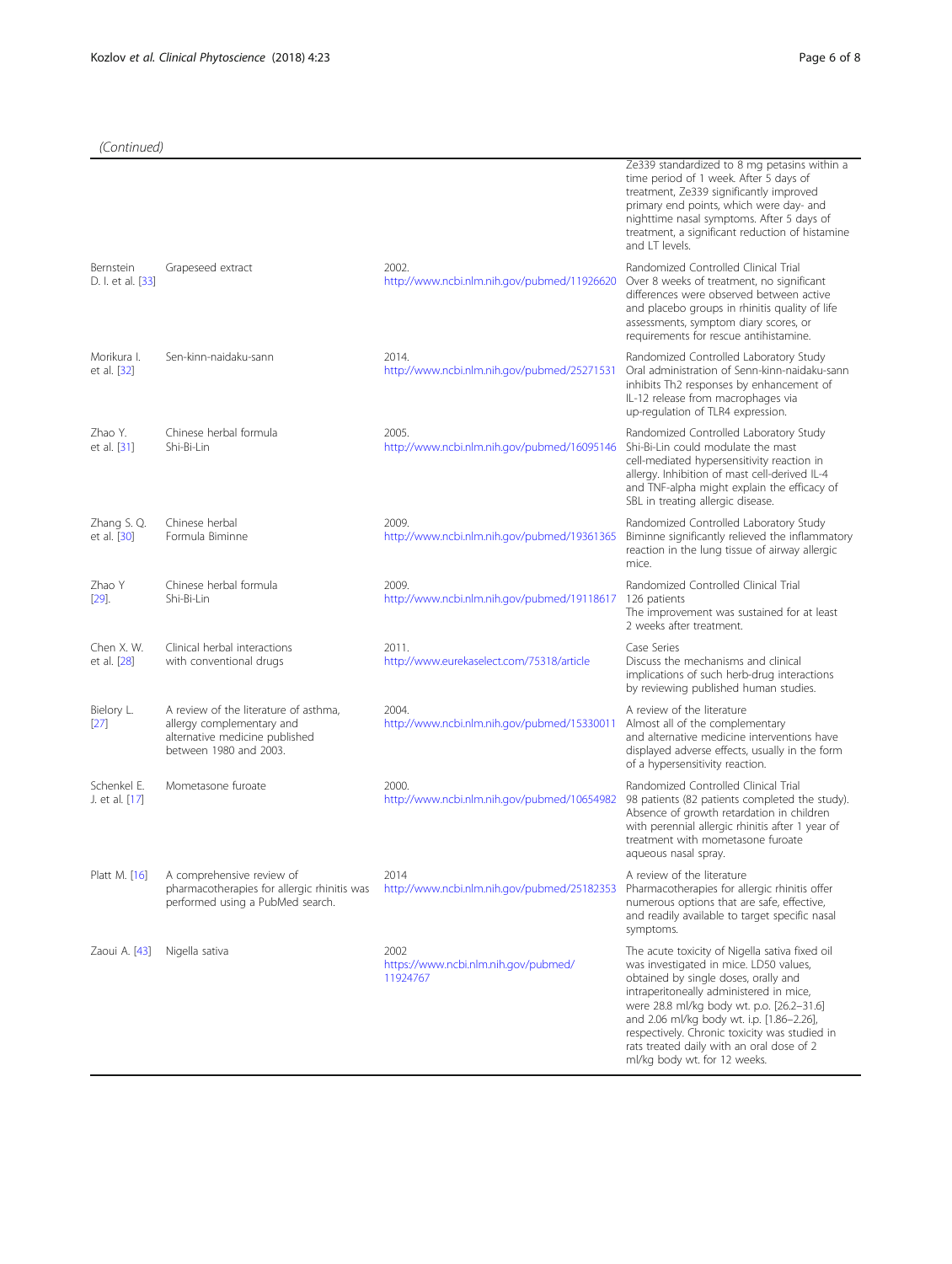# <span id="page-6-0"></span>Adverse events

Minor side effects were reported in five cases concerning Nigella sativa, Herbal calendula, Tinospora cordifolia, Butterbur herbal, Grapeseed extract. Only the application of large doses of these herbs have been associated with minimal side effects: contact dermatitis, belching, headache, itchy eyes, gastrointestinal issues. For example, oil extracted from Nigella sativa seeds may cause kidney or liver damage when used in high doses. These possibly severe side effects of treatment were also observed in rats given 2 g per kilogram or more of Nigella sativa oil [[45\]](#page-7-0).

# Conclusions

Despite the prevalence of a generally sceptic attitude adopted towards the use of phytotherapy for management of patients with allergic rhinitis, the use of herbal drugs has increasingly been investigated in the treatment of this disease, over the last decade. While some studies have demonstrated a lack of efficacy for some herbal therapies, other trials carried out using evidence-based medicine techniques have provided more convincing evidence for a relatively high efficacy of phytodrugs for the treatment of allergic rhinitis. In view of these promising findings, more research is currently underway to confirm the efficacy of these herbal preparations as well as to search for new medical herbs or their combinations as efficacious and safe alternatives to conventional pharmacotherapies for allergic rhinitis.

#### Abbreviations

ARIA: Allergic Rhinitis and its Impact on Asthma; RQLQ: Rhinoconjunctivitis and Rhinitis Quality of Life Questionnaire; SKNS: Senn-kinn-naidaku-sann

#### Acknowledgements

The authors also thank Dr. Jagdish Devalia for his help with editing this manuscript.

#### Availability of data and materials

Randomised controlled trials were identified by searching PUBMED, MEDLINE, Embase, hand searching article reference lists and through contact with local experts in the field. The terms used for research were: phytotherapy, allergic rhinitis, treatment, herbal drugs, efficacy of herbal compounds. Data from the Central Scientific Medical Library, Moscow.

#### Authors' contributions

VK: conceived of the presented idea, VK encouraged GL to investigate [a specific aspect] and supervised the findings of this work. GL: investigated specific aspect. ES: supervised the project, contributed to the final version of the manuscript. KB: wrote the manuscript with support from VK, GL and ES. All authors provided critical feedback and helped shape the research, analysis and manuscript. All authors read and approved the final manuscript.

### Authors' information

Prof. Vladimir Kozlov is the Head of the Department of Otolaryngology at Central state medical academy of Department of Presidential affairs, Moscow, Russia.

Prof. Galina Lavrenova is the Head of the Department of Otolaryngology at The first Pavlov State medical university of Saint Peterburg, Russia. Dr. Elena Savlevich associated professor of the ENT department of Otolaryngology at Central state medical academy of Department of Presidential affairs, Moscow, Russia.

Kira Bazarkina is a postgraduate student at ENT department of Otolaryngology at Central state medical academy of Department of Presidential affairs, Moscow, Russia.

#### Ethics approval and consent to participate

Not applicable.

#### Consent for publication

All authors read and approved the final manuscript.

#### Competing interests

The authors declare that they have no competing interests.

#### Publisher's Note

Springer Nature remains neutral with regard to jurisdictional claims in published maps and institutional affiliations.

#### Author details

<sup>1</sup> Central state medical academy of Department of Presidential affairs Russian Federation, 15, Marshala Timoshenko Street, 121356 Moscow, Russia. <sup>2</sup>The first Pavlov State Medical University of Saint Peterburg, 6-8, Lva Tolstogo Street, 197022 Saint Petersburg, Russia.

## Received: 28 January 2018 Accepted: 21 June 2018 Published online: 06 August 2018

#### References

- 1. Rayka E. Allergy. Budapest: Publisher Hungarian Academy of Sciences; 1966.
- 2. ARIA (Allergic Rhinitis and its Impact on Asthma). In collaboration with the World Health Organization, GA2LEN and AllerGen. 2008. [https://www.](https://www.euforea.eu/assets/pdfs/aria/2008-ARIA-Report.pdf) [euforea.eu/assets/pdfs/aria/2008-ARIA-Report.pdf.](https://www.euforea.eu/assets/pdfs/aria/2008-ARIA-Report.pdf) Accessed 8 July 2018
- 3. Lopatin AS. Allergic rhinitis. Russ Med J. 2003;8:446.
- 4. Holmberg К, Bake В, Pipkorn U. Reflex activation in allergen-induced nasal mucosal vascular reactions. Acta Otolaryngol. 1989;108(l–2):130–5.
- 5. Kalrsson G, Pipkorn U. Natural allergen exposure does not influence the density of goblet cells in the nasal mucosa of patients with seasonal allergic rhinitis. ORL Otorhinolaryngol Relat Spec. 1989;51(3):171–7.
- 6. Siracusa MC, Kim BS, Spergel JM, Artis D. Basophils and allergic inflammation. J Allergy Clin Immunol. 2013; [https://doi.org/10.1016/j.jaci.](https://doi.org/10.1016/j.jaci.2013.07.046) [2013.07.046.](https://doi.org/10.1016/j.jaci.2013.07.046)
- 7. Aboshady OA, Elghanam KM. Sublingual immunotherapy in allergic rhinitis: efficacy, safety, adherence and guidelines. Clin Exp Otorhinolaryngol. 2014; 7(4):241–9.
- 8. Maloney J, Durham S, Skoner D, Dahl R, Bufe A, Bernstein D, et al. Safety of sublingual immunotherapy Timothy grass tablet in subjects with allergic rhinitis with or without conjunctivitis and history of asthma. Allergy. 2015; 70(3):302–9.
- 9. Wuthrich B, Ch B, Jorg W, Bircher A, Eng P, Schneider Y, et al. Double-blind, placebo-controlled study with sublingual immunotherapy in children with seasonal allergic rhinitis to grass pollen. J Invest Allergol Clin Immunol. 2003;13(3):145–8.
- 10. Geha RS, Meltzer EO. Desloratadine: a new, nonsedating, oral antihistamine. J Allergy Clin Immunol. 2001;107(4):751–62.
- 11. Kay GG. The effects of antihistamines on cognition and perfomanse. J Allergy Clin Immunol. 2000;105:622–7.
- 12. Montoro J, Sastre J, Jauregui I, et al. Allergic rhinitis: continuous or demand antihistamine therapy? J Invest Allergol Clin Immunol. 2007;17(2):21–7.
- 13. Kryukov AI, Turovskiy AB, Bondareva GP, Semkina OV. Principles of the treatment of allergic rhinitis. Meditsinskiy sovet. 2013;7:42–7.
- 14. Lopatin AS. Rhinitis: pathogenetic mechanisms and principles of pharmacotherapy. Moscow: Litterra; 2013.
- 15. Van Cauwenberge P, Bachert C, Passalacqua G, Bousquet J. Consensus statement on the treatment of allergic rhinitis. Allergy. 2000;55(2):116–34.
- 16. Platt M. Pharmacotherapy for allergic rhinitis. Int Forum Allergy Rhinol. 2014; <https://doi.org/10.1002/alr.21381.>
- 17. Schenkel EJ, Skoner DP, Bronsky EA, et al. Absence of growth retardation in children with perennial allergic rhinitis after one year of treatment with mometasone furoate aqueous nasal spray. Pediatrics. 2000;105:22.
- 18. Waxman JE, Spector JG, Sale SA. Allergic Aspergillus sinusitis: concepts in diagnosis and treatment of a new clinical entity. Laryngoscope. 1987;97(3): 261–6.